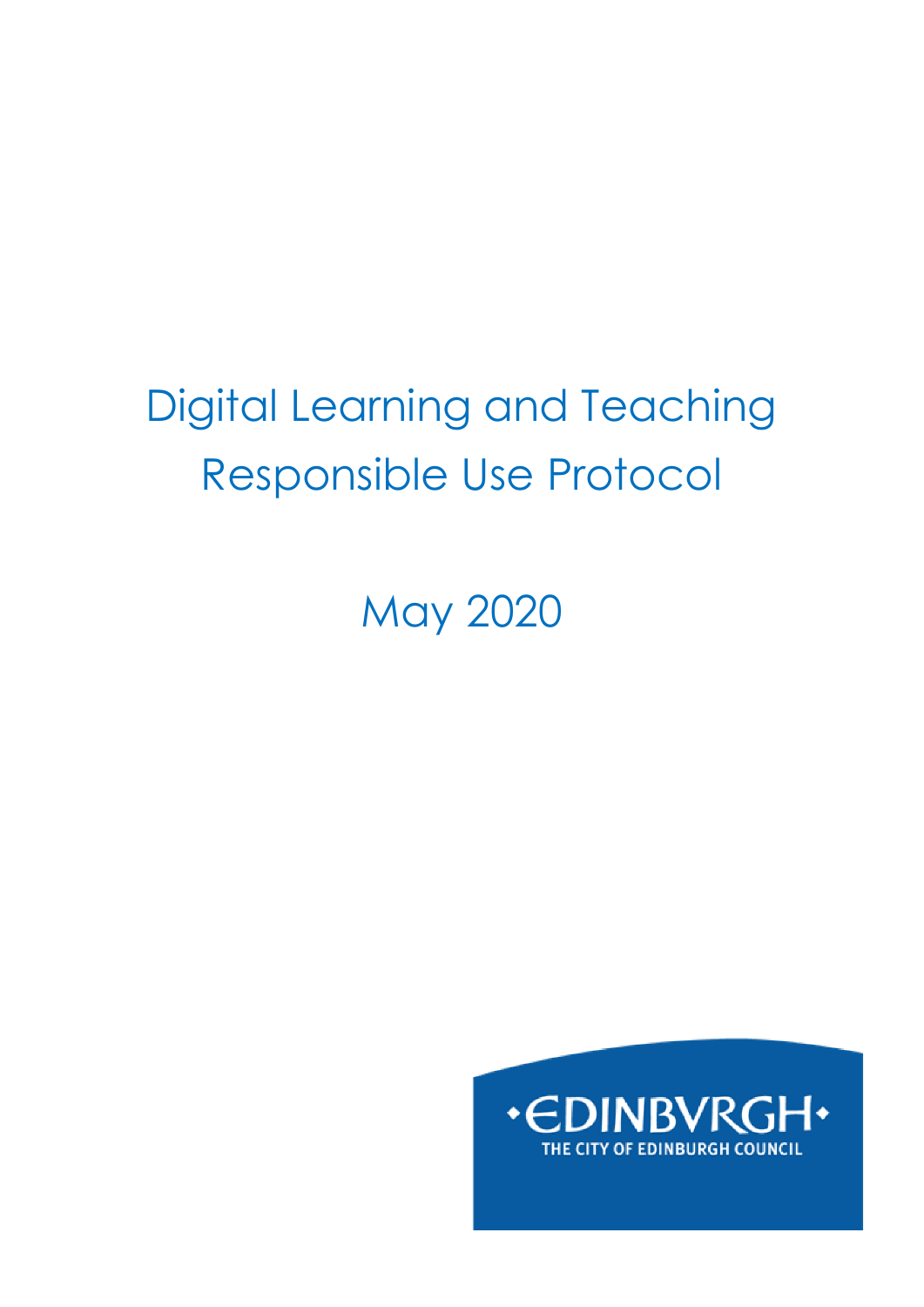#### **Aims**

This Protocol provides guidance on the appropriate and effective use of digital technology within learning and teaching to give all City of Edinburgh learners the opportunity to further engage in learning, maintain and develop relationships, and to develop digital skills vital for learning, life and work.

This Protocol aims to enable all learners to maximise the benefits that digital technologies can provide whilst remaining safe, secure and respectful at all times.

#### **Intended Audience**

This Protocol is intended to support all learners and their families from 3-18. Learners will be supported by their teachers, key workers, other staff or other responsible adult to develop and enhance their understanding as is age and stage appropriate. This extends to learning in school and at home.

All learners across City of Edinburgh will have access to, and make use of, digital technologies to support their learning.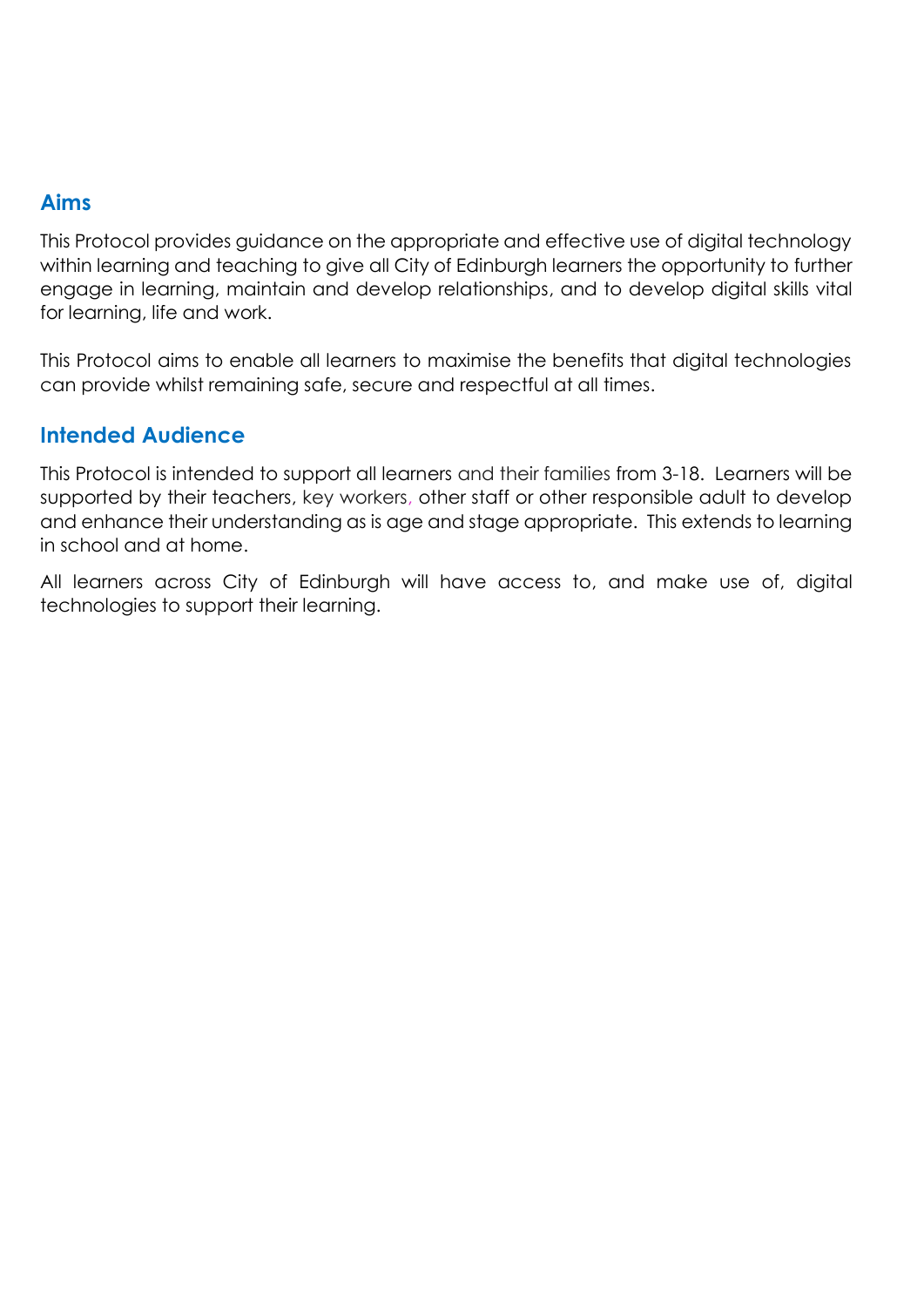## **Digital Learning and Teaching Responsible Use Protocol**

### **In School and at Home**

| <b>Using</b><br><b>Devices</b>                                      | I will only use devices that my teacher, or responsible adult, has allowed<br>$\bullet$<br>me to use.<br>I will only use devices when my teacher, or responsible adult, has asked<br>me to.<br>I will treat all devices with respect.<br>I will not install or delete apps/software without the express permission of<br>my teacher, or responsible adult.                                                                                                                                                                                                                                                                                                                                                                                                                                       |
|---------------------------------------------------------------------|--------------------------------------------------------------------------------------------------------------------------------------------------------------------------------------------------------------------------------------------------------------------------------------------------------------------------------------------------------------------------------------------------------------------------------------------------------------------------------------------------------------------------------------------------------------------------------------------------------------------------------------------------------------------------------------------------------------------------------------------------------------------------------------------------|
|                                                                     |                                                                                                                                                                                                                                                                                                                                                                                                                                                                                                                                                                                                                                                                                                                                                                                                  |
| <b>Keeping</b><br>myself,<br>and others,<br>safe                    | I will follow all guidelines set out by my education establishment.<br>I will keep all usernames and passwords secure and private.<br>I will only use my own log-in details (or those given to me by my teacher)<br>and I will never share these with anyone else.<br>I will not reveal personal information about myself or others.<br>I will only access apps and websites with the permission of my teacher, or<br>responsible adult.<br>I will not open files unless I know who has sent it and that this is a safe<br>source.<br>I will ask for help, from my teacher or responsible adult, before clicking if I<br>am unsure about a 'pop-up' or a hyper-link.<br>I will use nicknames and avatars appropriately in order to protect my<br>identity.                                       |
|                                                                     |                                                                                                                                                                                                                                                                                                                                                                                                                                                                                                                                                                                                                                                                                                                                                                                                  |
|                                                                     | I will dress appropriately for any online video interactions.                                                                                                                                                                                                                                                                                                                                                                                                                                                                                                                                                                                                                                                                                                                                    |
| <b>Using video</b><br>with my<br>teacher or<br>responsible<br>adult | I will make sure that my family know when online video, or audio,<br>$\bullet$<br>meetings are taking place (camera and/or microphone).<br>I will use an appropriate venue or background when on-line e.g. if in<br>bedroom must use background and make sure there are no personal<br>items in view.<br>I will turn off notifications or pop-ups that could appear on my screen.<br>I will make sure that I have 'hung up' or 'left' the meeting when I am<br>finished<br>I understand that if I feel the need to leave the meeting, or someone in my<br>household would like me to leave the meeting, that I can do so at any<br>time.<br>If I see or hear something that makes me or my parent/carer uncomfortable I<br>will tell my teacher, or another member of school staff, immediately. |